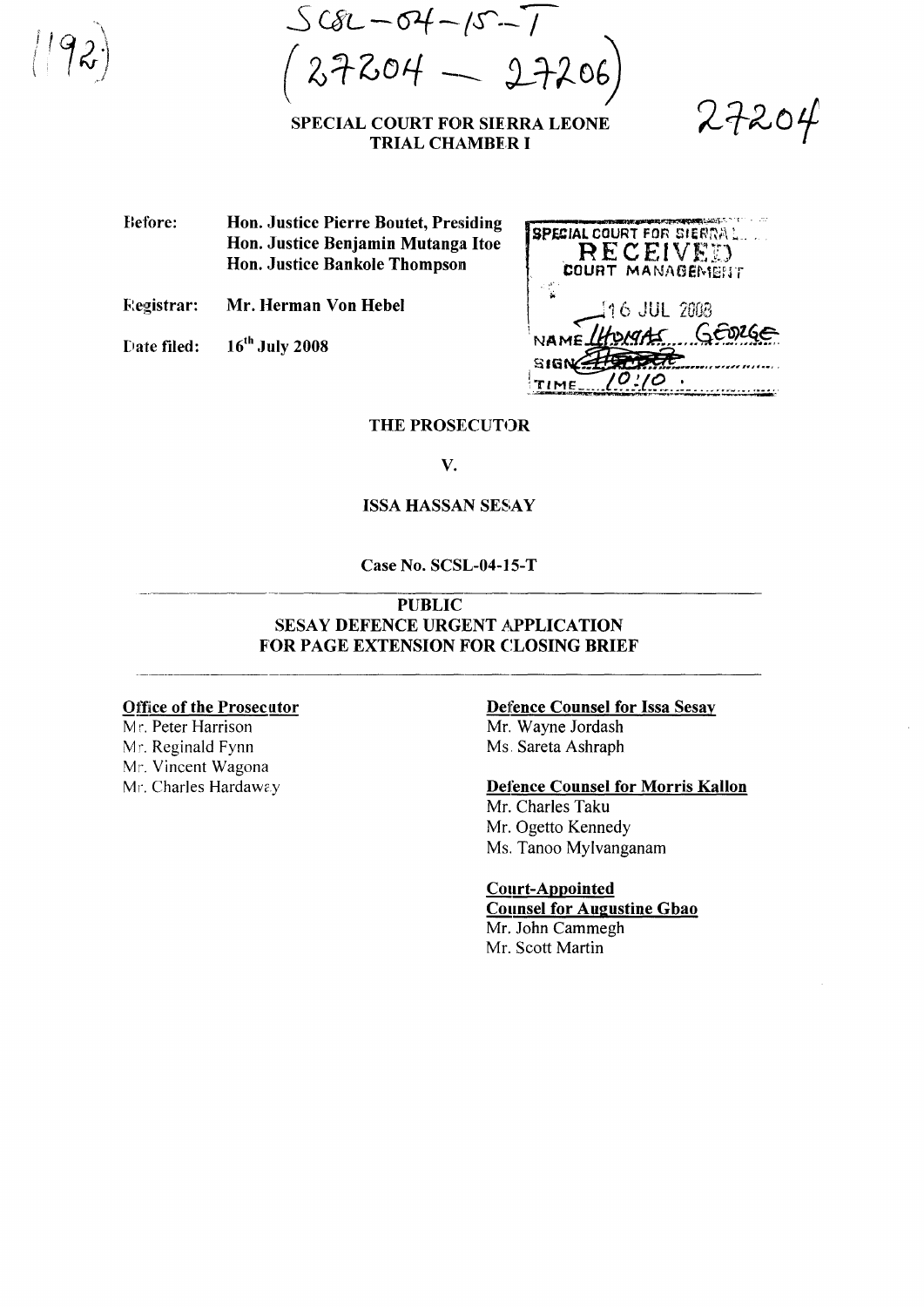

- $\blacksquare$  On 29<sup>th</sup> April 2008, the Trial Chamber issued its Order for the Filing of Final Trial Briefs and the Presentation of Closing Arguments.<sup>1</sup> Order 2 stated that the closing briefs for the Accused were limited to 400 pages.
- The Sesay Defence requests an extension of the page limit to 600 pages to allow it to p'operly address the comparatively greater number of allegations and liabilities which have been alleged against Mr. Sesay. That the case against Sesay is significantly more sizeable and complex than that cf the Accused Kallon and Gbao flows naturally from the Prosecution the the set of that Sesay is in the most senior position of the Accused and as such has corresponding de facto command and control over RUF and, indeed, AFRC fighters. The breadth of the case against Mr. Sesay is evidenced by the number offactual allegations and liabilities which arise through the evidence and which do not concern the other Accused.
- 3. The relative size and complexity of the case against Sesay has also been reflected in the size and complexity of the defence cases run: the Sesay Defence called 52 viva voce witnesses and had 5 statements admitted under Rule 92 over the course of  $6\frac{1}{2}$  months of its defence c<sub>c</sub> se. This stands in contrast to the 19 witnesses called over 3<sup>1</sup>/<sub>2</sub> weeks for the Kallon defence and the 7 witnesses (including the military expert) over two weeks for the Gbao defence.
- 4 The task of trying to prepare a closing brief which properly addresses the allegations made against Mr. Sesay within the page limit as it currently stands is not practicable. The RUF case is the largest case at the SCSL and one of the largest in ad hoc tribunal history. The case against Sesay is correspondingly one of the largest faced by a single accused. It is simply not possible for the Sesay Defence to address all the legal and factual issues in a 400 page brief. It is not equitable to provide the first Accused with the same page limit as the second or third Accused.
- 5 The Sesay Defence therefore requests an extension of the page limit to 600 pages to be submitted on  $29<sup>th</sup>$  July 2008. It is submitted that this extension is in the interests of justice and will provide the Defence with a meaningful opportunity to address both the reliability and credibility of the Prosecution case and the complex legal issues which arise. Furthermore this will aid the Trial Chamber in its deliberations by providing the clearest response to the

<sup>I</sup> *Prosecutor* v, *Sesay et a.'..* SCSL-04-15-1106,